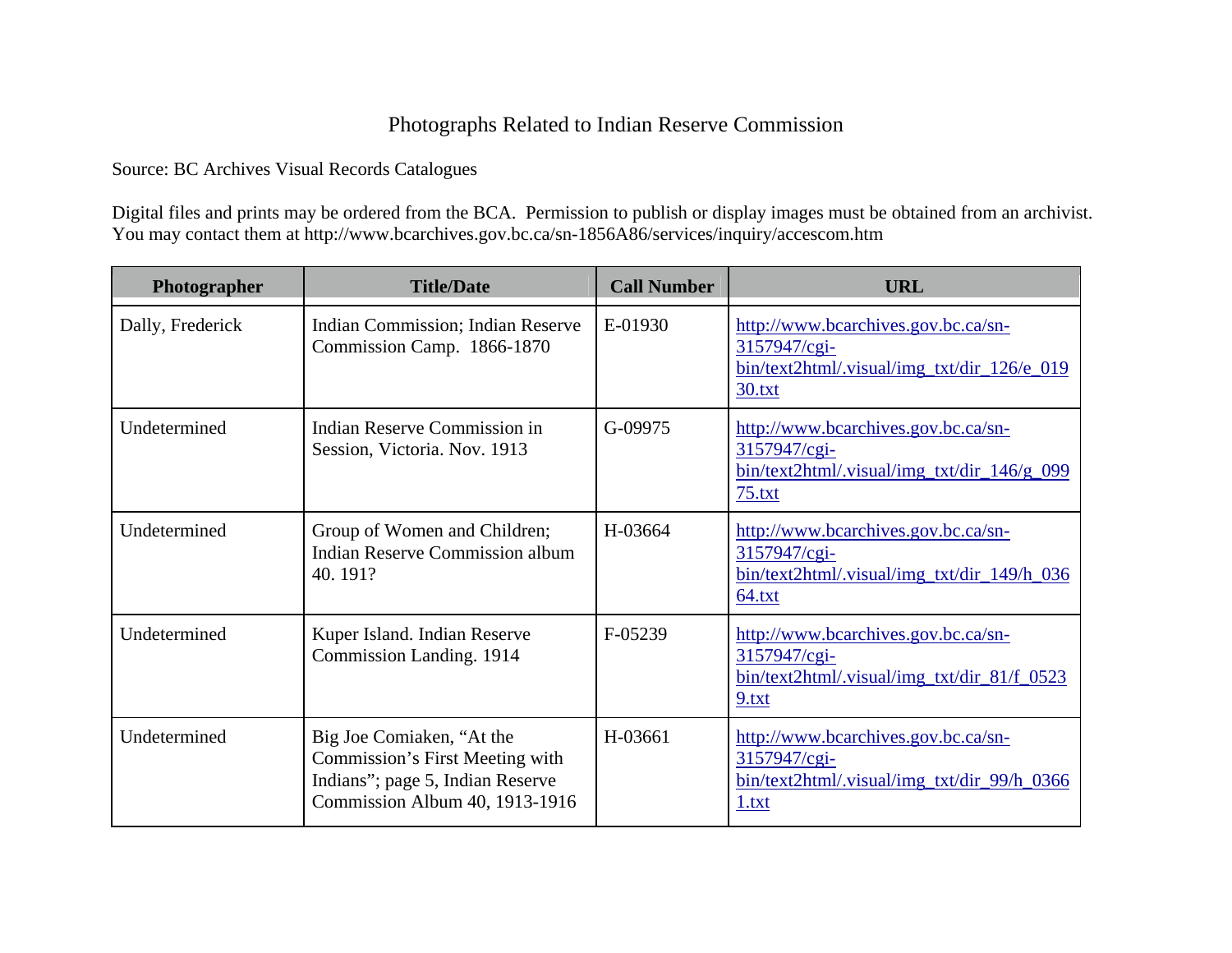| Photographer                | <b>Title/Date</b>                                                                                                                                                                                               | <b>Call Number</b> | <b>URL</b>                                                                                                       |
|-----------------------------|-----------------------------------------------------------------------------------------------------------------------------------------------------------------------------------------------------------------|--------------------|------------------------------------------------------------------------------------------------------------------|
| Maynard                     | Gilbert Malcolm Sproat's Camp at<br>Spuzzum. circa 1865                                                                                                                                                         | A-01772            | http://www.bcarchives.gov.bc.ca/sn-<br>3157947/cgi-<br>$bin/text2html/., visual/img_txt/dir_101/a_017$<br>72.txt |
| Dally, Frederick            | Gilbert Malcolm Sproat's Camp at<br>Spuzzum. 1866-1870                                                                                                                                                          | F-06831            | http://www.bcarchives.gov.bc.ca/sn-<br>3157947/cgi-<br>bin/text2html/.visual/img_txt/dir_137/f_068<br>31.txt     |
| Trueman, R.H.               | Gilbert Malcolm Sproat (Portrait)<br>ca. 1879                                                                                                                                                                   | A-01770            | http://www.bcarchives.gov.bc.ca/sn-<br>3157947/cgi-<br>bin/text2html/.visual/img_txt/dir_101/a_017<br>70.txt     |
| Maynard, Hannah<br>Hatherly | Gilbert Malcolm Sproat'; Indian<br>Commissioner on the Fraser River at<br>Yale ca. 1893                                                                                                                         | A-01771            | http://www.bcarchives.gov.bc.ca/sn-<br>3157947/cgi-<br>$bin/text2html/.visual/img_{txt/dir_101/a_017}$<br>71.txt |
| Dally, Frederick            | "Nootka Sound Indians, Vancouver<br>Island, Where Captain Cook was in<br>March 1778"; Friendly Cove; also in<br>photo is Dr. I.W. Powell, Indian<br>Commissioner; boat and seaman<br>from the HM gunboat Rocket | $C-07303$          | http://www.bcarchives.gov.bc.ca/sn-<br>3157947/cgi-<br>bin/text2html/.visual/img_txt/dir_116/c_073<br>03.txt     |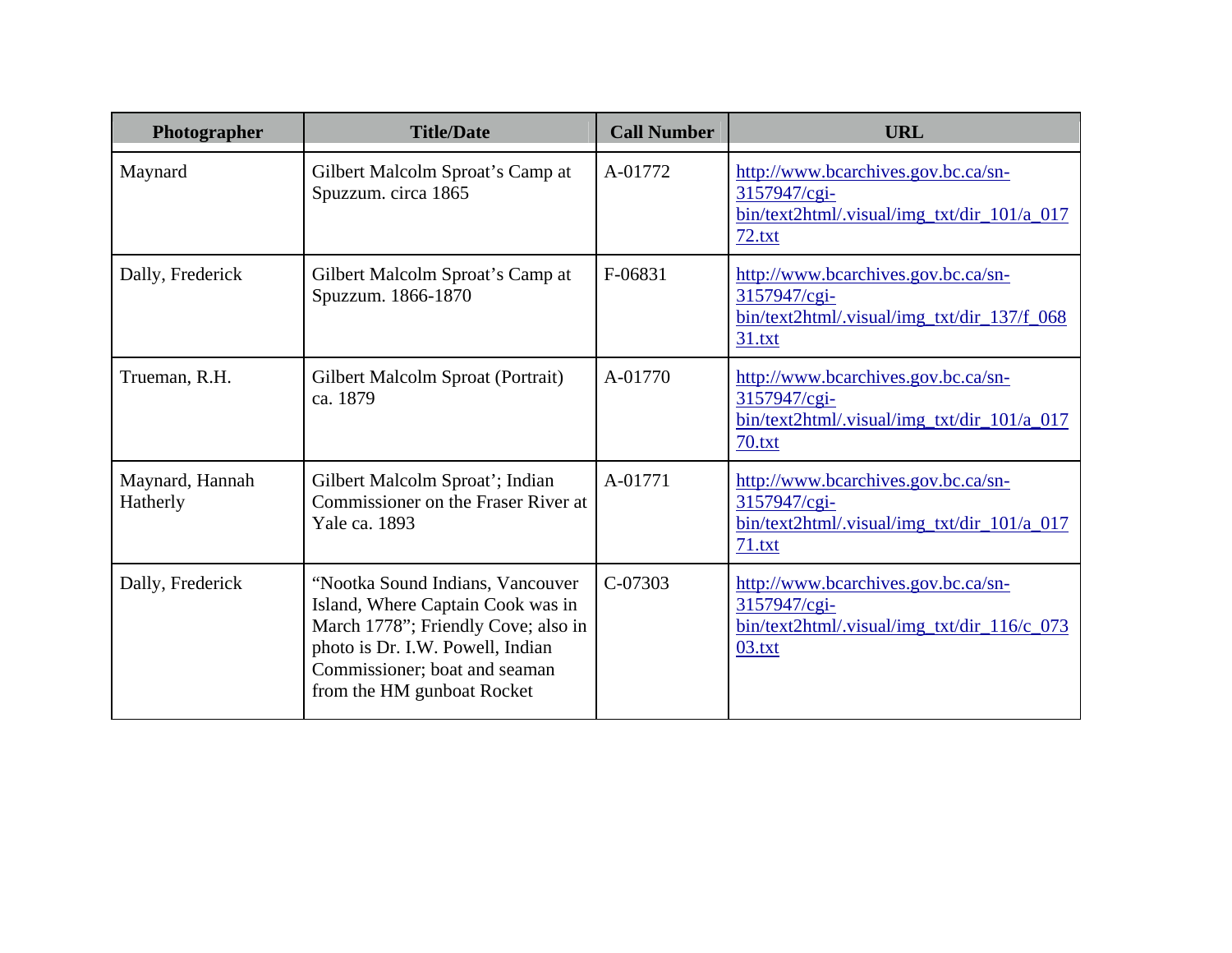| Photographer                | <b>Title/Date</b>                                                                                                                                      | <b>Call Number</b> | <b>URL</b>                                                                                                       |
|-----------------------------|--------------------------------------------------------------------------------------------------------------------------------------------------------|--------------------|------------------------------------------------------------------------------------------------------------------|
| Maynard, Hannah<br>Hatherly | Gilbert Malcolm, Sproat, Indian<br>Commissioner on the Fraser River<br>(may be Archibald McKinlay and<br>not Sproat based on other images)<br>ca. 1873 | C-08858            | http://www.bcarchives.gov.bc.ca/sn-<br>3157947/cgi-<br>bin/text2html/.visual/img_txt/dir_117/c_088<br>58.txt     |
| Maynard                     | Camp of the Indian Commissioner.<br>ca. 1873                                                                                                           | F-04583            | http://www.bcarchives.gov.bc.ca/sn-<br>3157947/cgi-<br>bin/text2html/.visual/img_txt/dir_136/f_045<br>83.txt     |
| Undetermined                | Indian Commissioners Camp. 1900                                                                                                                        | G-04596            | http://www.bcarchives.gov.bc.ca/sn-<br>3157947/cgi-<br>$bin/text2html/., visual/img_txt/dir_142/g_045$<br>96.txt |
| Undetermined                | Indian Reserve Commissioner's<br>Camp in Spuzzum, 10 Miles above<br>Yale." n.d.                                                                        | E-01929            | http://www.bcarchives.gov.bc.ca/sn-<br>3157947/cgi-<br>bin/text2html/.visual/img_txt/dir_126/e_019<br>29.txt     |
| Undetermined                | Archibald McKinlay, Hudson's Bay<br>Company, Oregon, n.d.                                                                                              | E-00563            | http://www.bcarchives.gov.bc.ca/sn-<br>3157947/cgi-<br>bin/text2html/.visual/img_txt/dir_125/e_005<br>63.txt     |
| <b>Spencer and Hastings</b> | Alex Caulfield Anderson. ca. 1880                                                                                                                      | A-01075            | http://www.bcarchives.gov.bc.ca/sn-<br>3157947/cgi-<br>bin/text2html/.visual/img_txt/dir_100/a_010<br>75.txt     |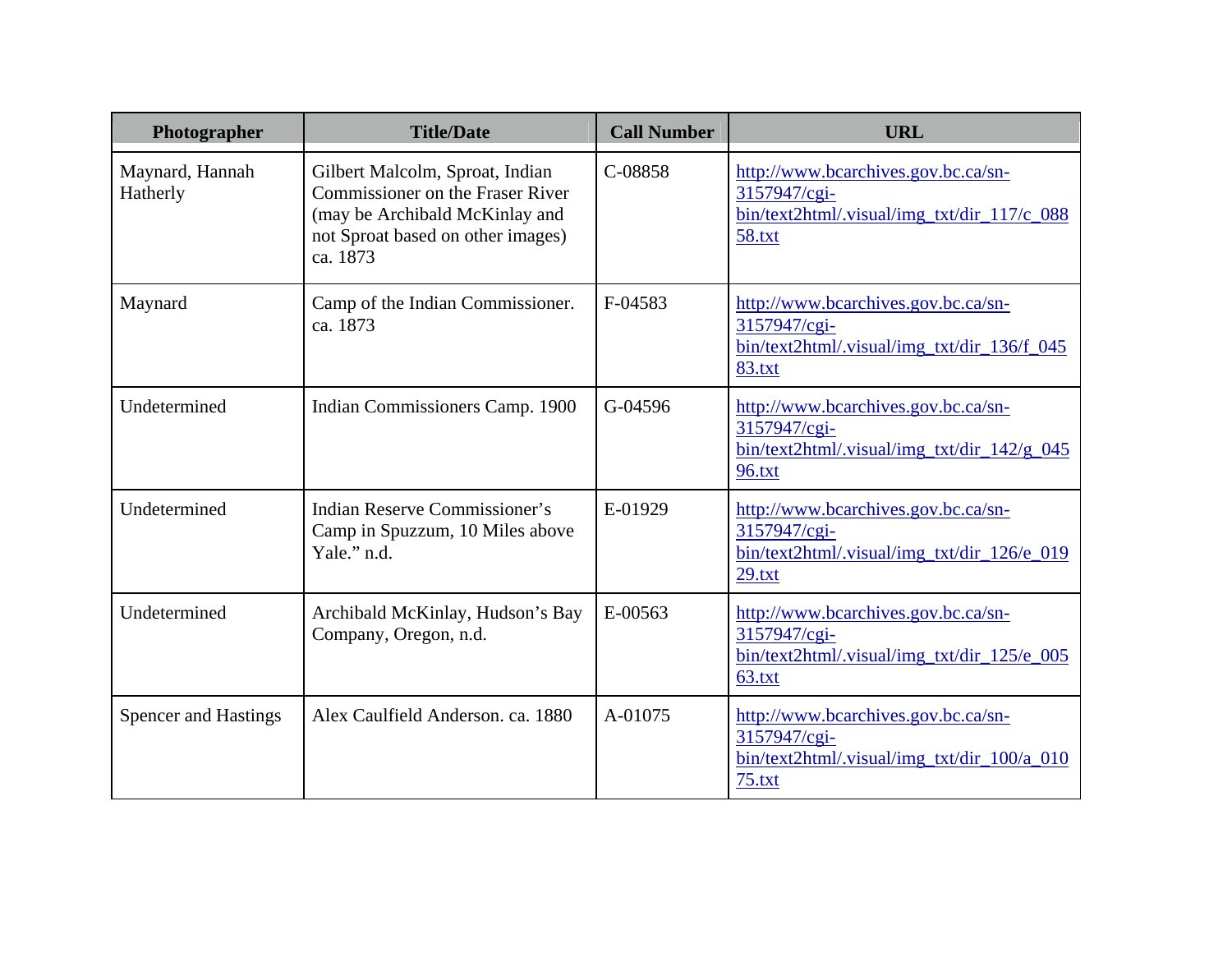| Photographer                 | <b>Title/Date</b>                                                                                   | <b>Call Number</b> | <b>URL</b>                                                                                                   |
|------------------------------|-----------------------------------------------------------------------------------------------------|--------------------|--------------------------------------------------------------------------------------------------------------|
| Maynard                      | Alex Caulfield Anderson, at centre,<br>standing behind the dog, with the<br>Indian Commission, 1877 | $C-05426$          | http://www.bcarchives.gov.bc.ca/sn-<br>3157947/cgi-<br>bin/text2html/.visual/img_txt/dir_114/c_054<br>26.txt |
| Maynard                      | Encampment of the Indian<br>Commission                                                              | $C-0.5424$         | http://www.bcarchives.gov.bc.ca/sn-<br>3157947/cgi-<br>bin/text2html/.visual/img_txt/dir_114/c_054<br>24.txt |
| Hastings, Oregon<br>Columbus | Queen Charlotte Islands; copied<br>from Indian Commission Album                                     | D-07959            | http://www.bcarchives.gov.bc.ca/sn-<br>3157947/cgi-<br>bin/text2html/.visual/img_txt/dir_123/d_079<br>59.txt |
| Hastings, Oregon<br>Columbus | Queen Charlotte Islands; copied<br>from Indian Commission ALbum                                     | D-07961            | http://www.bcarchives.gov.bc.ca/sn-<br>3157947/cgi-<br>bin/text2html/.visual/img_txt/dir_123/d_079<br>61.txt |
| Undetermined                 | Indian Commission Meeting at<br>Nanaimo River. May 28, 1913                                         | H-03663            | http://www.bcarchives.gov.bc.ca/sn-<br>3157947/cgi-<br>bin/text2html/.visual/img_txt/dir_149/h_036<br>63.txt |
| Undetermined                 | The Indian Commission as guests at<br>the home of Chief Qualicum Tom.<br>May 30, 1913               | H-07957            | http://www.bcarchives.gov.bc.ca/sn-<br>3157947/cgi-<br>bin/text2html/.visual/img_txt/dir_99/h_0705<br>7.txt  |